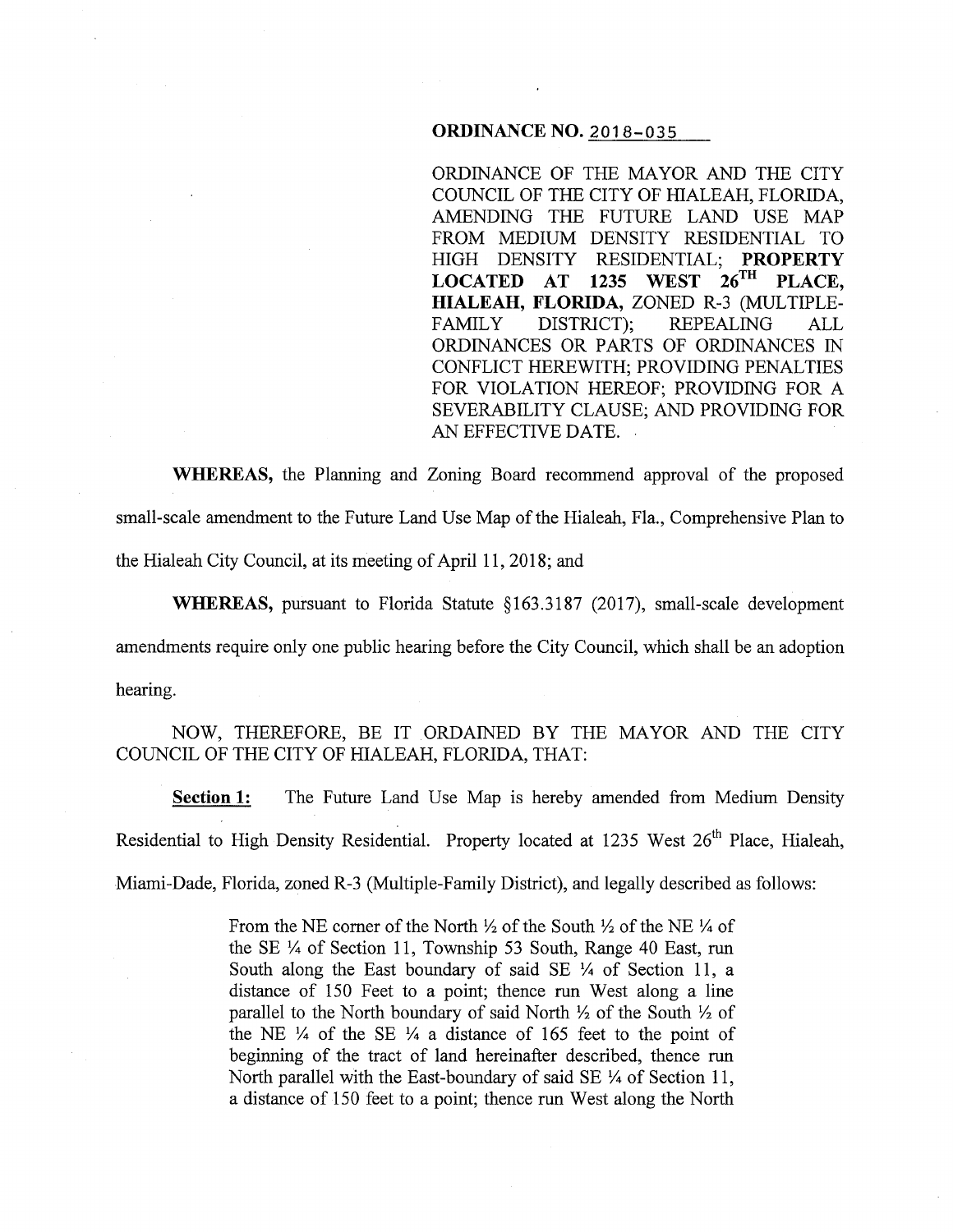### ORDINANCE NO. 2018-035 Page 2

boundary of said North  $\frac{1}{2}$  of the South  $\frac{1}{2}$  of the NE  $\frac{1}{4}$  OF THE SE  $\frac{1}{4}$  of Section 11, a distance of 100 feet to a point; thence run South parallel with the East boundary of said SE  $\frac{1}{4}$ , Section 11, a distance of 150 feet to a point; thence run East a distance of 100 feet to the point; thence run East a distance of 100 feet to the point of beginning; said tract of land lying and being in Lot 51, in Section 11, Township 53 South, Range 40 East, of FLORIDA FRUIT LANDS COMPANY'S SUBDIVISION NO. 1, as recorded in Plat Book 2, at Page 17, of the Public Records of Miami-Dade County, Florida.

#### **Section 2: Repeal of Ordinances in Conflict.**

All ordinances or parts of ordinances in conflict herewith are hereby repealed to the extent of such conflict.

### **Section 3: Penalties.**

Any person, business, association, corporation, partnership or other legal entity. who violates any of the provisions of this ordinance shall be assessed a civil penalty, up to a maximum of \$500.00, within the discretion of the court or administrative tribunal having jurisdiction. Each day that a violation continues shall constitute a separate violation.

## **Section 4: Severability Clause.**

If any phrase, clause, sentence, paragraph or section of this ordinance shall be declared invalid or unconstitutional by the judgment or decree of a court of competent jurisdiction, such invalidity or unconstitutionality shall not affect any of the remaining phrases, clauses, sentences, paragraphs or sections of this ordinance.

## **Section 5: Effective Date.**

Pursuant to Florida Statutes §163.3187(2017), this ordinance shall become effective 31 days after adoption. The date of adoption of this plan amendment shall be the date of signature by the Mayor of the City of Hialeah, Florida or the date of the next regularly scheduled City Council meeting, if the Mayor's signature is withheld or if the City Council overrides the